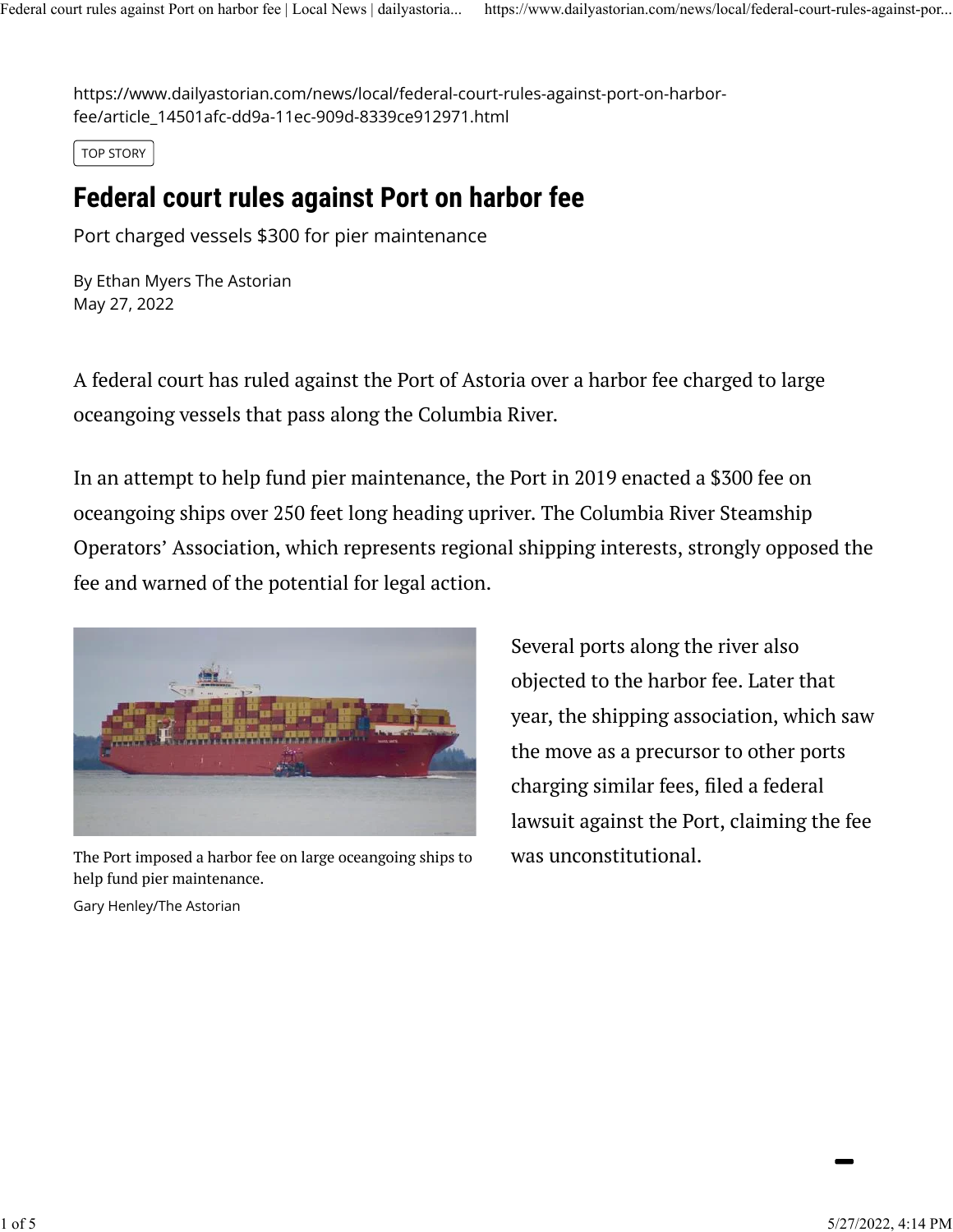This month, U.S. District Court Judge Michael Simon ruled in the shipping association's favor, affirming that the fee is a violation of the tonnage clause of the Constitution, which restricts state and local agencies from imposing charges on vessels for the "privilege of entering, trading in or lying in a port."

"We're pleased that the court has continued to affirm the position that we've had on this all along," Darien Loiselle, an attorney from Schwabe, Williamson & Wyatt who represented the shipping association, said. "It's a position that we took up with the Port of Astoria informally numerous times. Not only did our trade association do that, but numerous members of the maritime industry did.

"For reasons I don't completely understand, it was a path the Port continued to follow. I think the court's ruling is pretty clear that this sort of action is unconstitutional."

The Port has continued to charge the harbor fee throughout the course of the lawsuit, but many of the ships have not been paying, Will Isom, the Port's executive director, said.

The Port can appeal the court's ruling, Loiselle said, or accept it and work to reimburse the fees that have been charged.

"We're still working with our attorneys to go through the ruling and talk about potential next steps," Isom said.

Isom declined to comment further.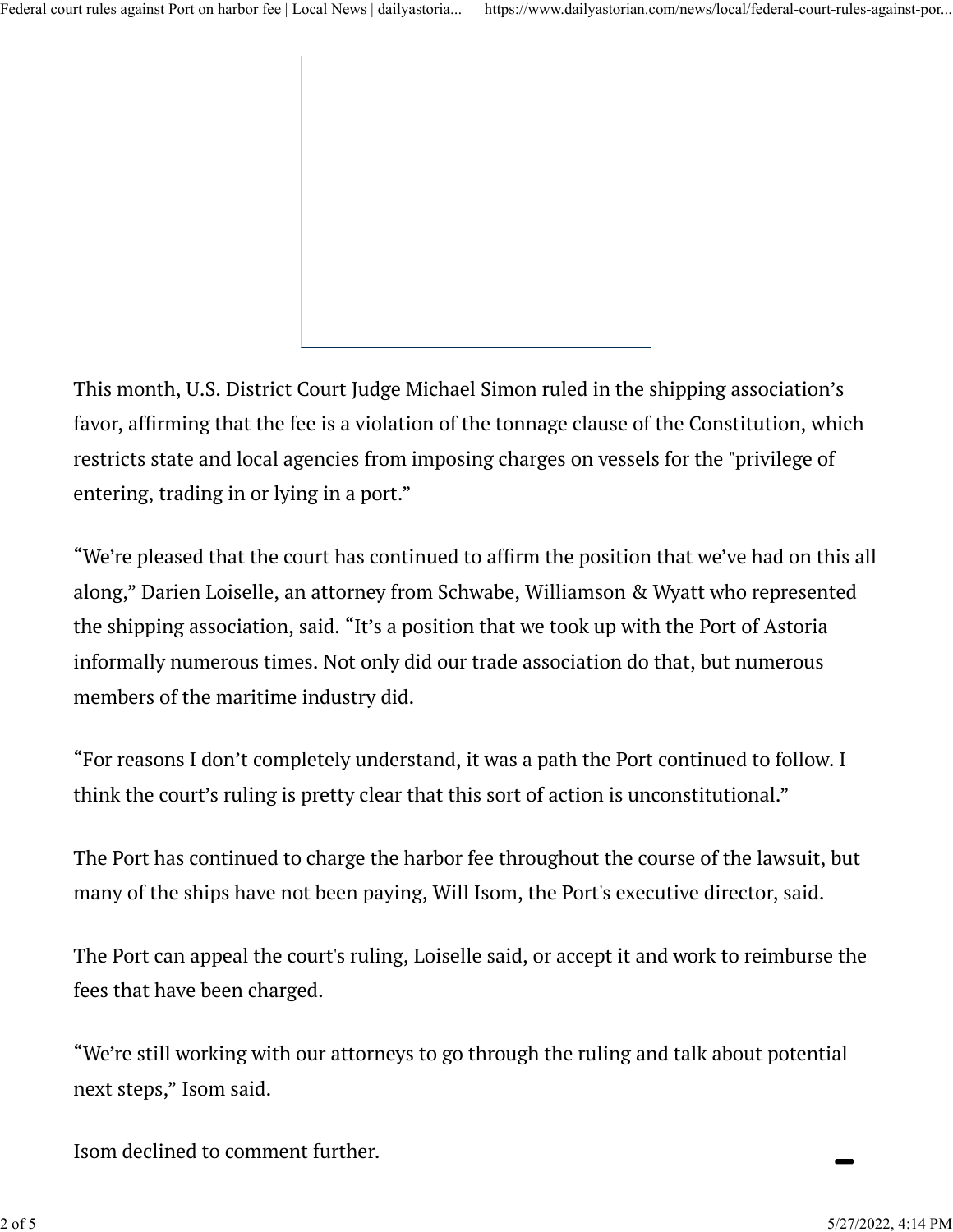Through extensive dredging, the Port maintains a deep-water berth at Pier 1, which makes it the only location at the mouth of the Columbia River capable of receiving large oceangoing vessels. The next-nearest deep-water berth is in Longview, Washington.

The Port attempted to justify the harbor fee – and its constitutionality – by claiming the special accessibility provides a critical service to distressed vessels facing repairs or other emergencies.

The shipping association questioned the emergency service capabilities at Pier 1, and noted that any emergency services, such as firefighting, policing, ship repairs or medical intervention, would be done by other agencies.

"The central question here, however, is whether the Port, which does not provide the actual emergency services, still provides a service or benefit to the larger vessels merely by maintaining infrastructure that would be available to allow emergency services to be rendered to larger vessels if and when needed," the court ruling said.

Lawyers representing the Port had previously claimed that the absence of service at Pier 1 would jeopardize vessel safety and imperil maritime commerce on the river. But the shipping association challenged whether the Port collected enough evidence to make that determination.

While an estimated 30,000 to 40,000 ships passed by during the last two decades, the Port believes that only a handful used Pier 1 as an emergency berth.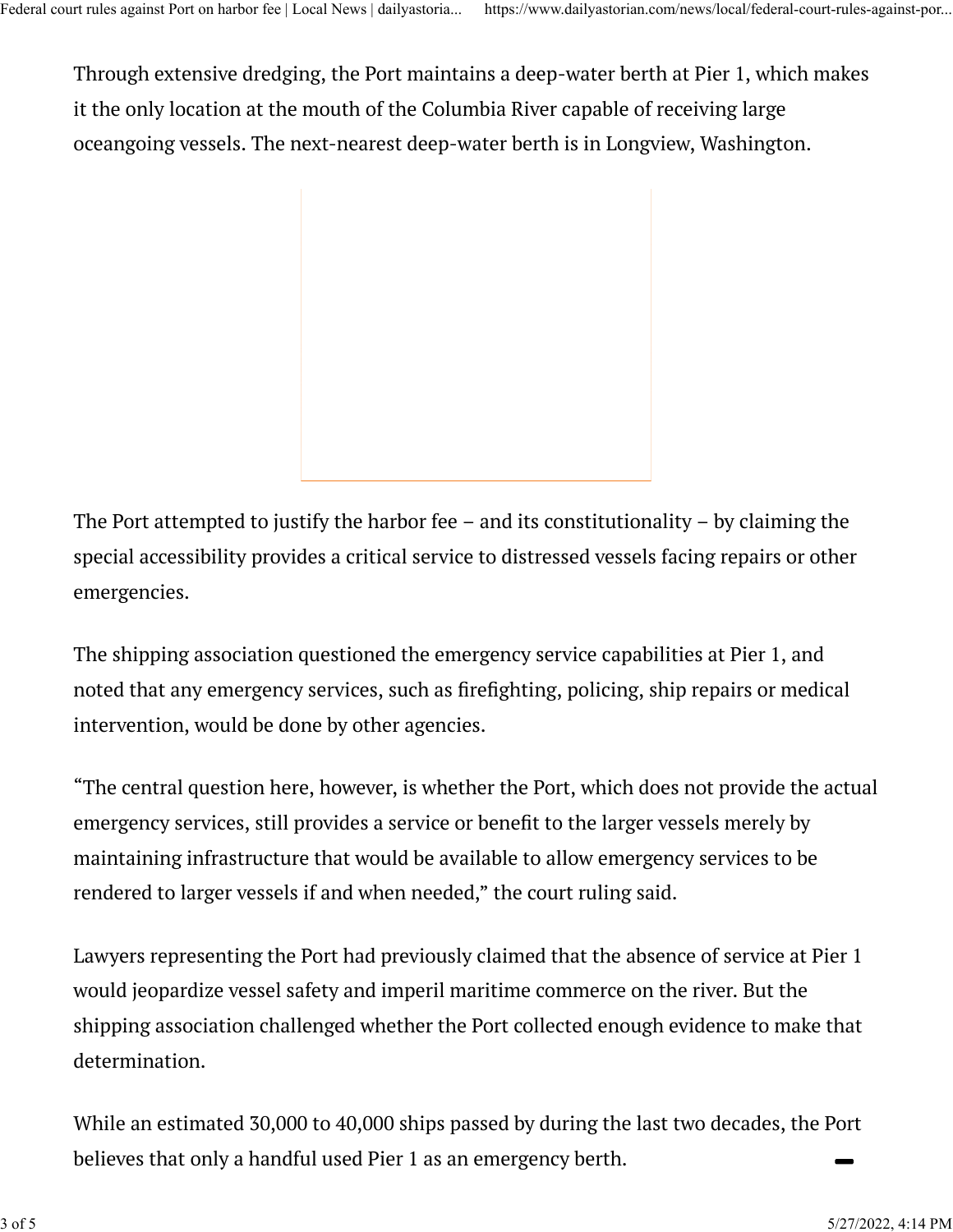"The court finds that ... the dispositive issue here is that the Port itself does not provide any emergency services and merely dredges and otherwise maintains the pier," the court ruling stated. "For that type of 'service,' which is really maintenance of the infrastructure of the port, the type of direct connection suf�cient to support a fee that would not violate the tonnage clause is a fee on vessels that use the pier.

" … Although general services like emergency services do not necessarily require that all ships avail themselves of the service, the court is not persuaded that because Pier 1 is necessary for any in-berth large vessel emergency services to take place, services to maintain the pier are the equivalent of emergency services themselves," the ruling continued.

The court ruling found that since so few ships have used the pier as an emergency berth, the fee primarily affects vessels that only pass by the Port en route to other destinations, and is therefore in violation of the tonnage clause.

"We hope that we now can get this situation behind us. I think the industry is hoping that the message from the court is clear and that the opinion will stand and that we now can get back to business as usual," Loiselle said. "This was an unusual assessment by a port authority. We are happy that the court has found, as we have felt all along, that this is something you just can't do."

## [Ethan Myers](https://www.dailyastorian.com/users/profile/emyers)